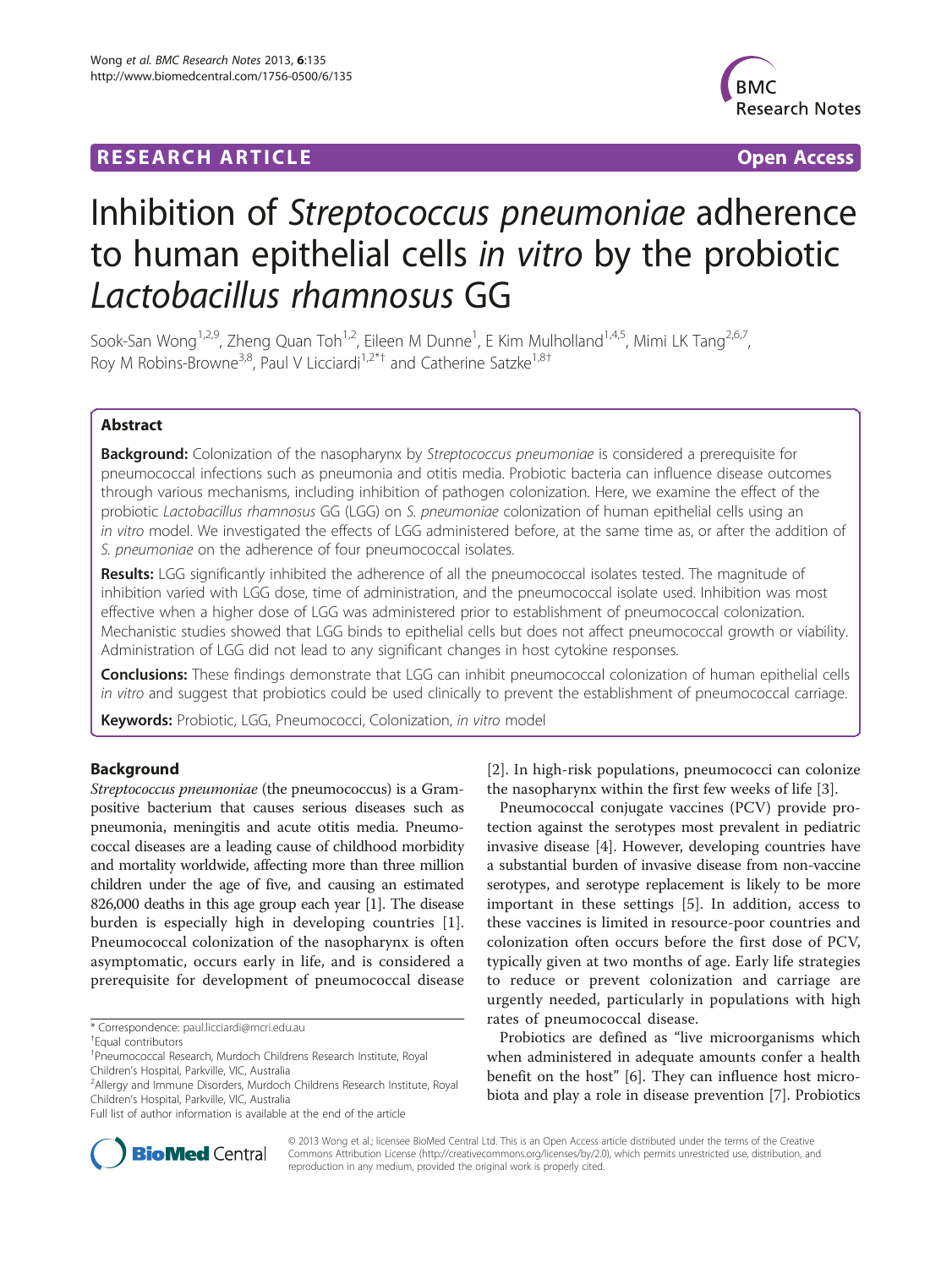<span id="page-1-0"></span>such as Lactobacillus and Bifidobacterium species are widely used in food products or as food supplements and have been extensively studied in the gastrointestinal tract [[8\]](#page-5-0). Probiotics are believed to benefit the host through several mechanisms including i) inhibition of colonization by pathogenic microorganisms [\[9\]](#page-5-0), ii) modulation of host immune responses [\[10](#page-5-0)] and iii) improvement of epithelial cell barrier integrity [[11](#page-5-0)].

Although less is known about the effects of probiotics in the respiratory tract, evidence that they could be used to prevent disease in this context is mounting [\[12,13](#page-5-0)]. For example, lactobacilli have been shown to protect against pneumococcal infection in mice [\[14](#page-5-0)-[16\]](#page-6-0), and in-hibit the invasion of group A streptococci in vitro [\[17](#page-6-0)]. In humans, administration of a probiotic drink containing Lactobacillus rhamnosus GG (LGG), Bifidobacterium lactis sp B420, Lactobacillus acidophilus 145, and Streptococcus thermophilus reduced nasal colonization by Gram-positive pathogens in adults [\[18\]](#page-6-0). These studies suggest that some probiotic species can reduce pneumococcal colonization, potentially serving as a safe and costeffective complementary strategy to immunization. Here we describe the effects of the probiotic LGG on pneumococcal colonization using an in vitro adherence assay.

### Results

#### Optimization of the pneumococcal adherence assay

As pneumococcal isolates can vary substantially in growth and adherence properties, we selected five pneumococcal isolates representing four serotypes with different clinical characteristics and origins (Table 1). All five isolates had similar growth kinetics: the mid-log phase was determined to be at five hours post-inoculation and stationary phase was reached between 12 to 15 hours post-inoculation (data not shown). The optimal multiplicity of infection (MOI), defined as the maximum dose of pneumococci that could be added without inducing cytopathic effects, was determined to be ten pneumococci per epithelial cell (data not shown).

Isolates were tested for their ability to adhere to and invade epithelial cell monolayers. After three hours incubation, adherence ranged from less than 1% (PMP41) to approximately 48% (PMP558) of the inoculum (Table 2).

Table 1 Pneumococcal isolates used in this study

| Isolate          | Serotype* | <b>Clinical category</b> | Origin     |
|------------------|-----------|--------------------------|------------|
| <b>PMP843</b>    | 19 F      | Colonising               | USA        |
| <b>PMP558</b>    | 6B        | Colonising               | Fiji       |
| <b>PMP812</b>    | 5         | Invasive                 | Bangladesh |
| PMP6 (ATCC 6305) | 5         | ΝD                       | ATCC       |
| PMP41            | Β         | Colonising               | Fiji       |

\* by the Quellung reaction.

ND: Not defined.

Table 2 Adherence and invasion of pneumococcal isolates

|              |   | Isolate Serotype % Adherence |                                         | % Invasion                                 |                   |
|--------------|---|------------------------------|-----------------------------------------|--------------------------------------------|-------------------|
|              |   | Mid-log                      | <b>Stationary Mid-log</b>               |                                            | <b>Stationary</b> |
| PMP843 19 F  |   |                              | $234 + 249$ 193 + 14.6 < 0.01           |                                            | < 0.01            |
| PMP558 6B    |   |                              |                                         | $48.1 + 24.6$ $3.2 + 2.1^*$ $0.01 + 0.009$ | $<$ 0.01          |
| PMP812 5     |   |                              | $43.8 + 19.3$ $15.0 + 20.3$ $0.9 + 1.6$ |                                            | $0.1 \pm 0.2$     |
| PMP6         | 5 | $31 + 13$                    | $1.1 + 0.2$                             | $0.01 + 0.007$                             | - < 0.01          |
| <b>PMP41</b> | Β |                              | $0.03 + 0.03$ $0.6 + 1.0$               | < 0.01                                     | < 0.01            |

Mean and standard deviation of adherence and invasion of pneumococcal isolates at mid-log and stationary growth phase, expressed as percentage of the inocula. n≥3 for all data except PMP6 in stationary phase (n=2). \* Significant difference between mid-log and stationary phase ( $P = 0.016$ ).

Adherence was variable, particularly for PMP843 at the mid-log phase  $(234\% \pm 249\%)$ , n=8). Due to the low adherence of PMP41, this isolate was not included in subsequent assays. No significant differences were found between the adherence of mid-log and stationary phase isolates, except for PMP558 ( $P = 0.016$ ), and so the mid-log phase was selected for use in the adherence assay. Invasion levels were less than 1% for all isolates (Table 2), indicating that the vast majority of cell-associated pneumococci recovered were present on the cell surface.

An examination of pneumococcal adherence kinetics revealed that adherence occurred rapidly, with more than  $10<sup>2</sup>$  CFU/ml adherent bacteria detected by eight minutes after inoculation for all isolates examined (Figure [1](#page-2-0)). The rate of adherence slowed after 60 minutes; at this point adherence had reached a mean of 86.0% (95%CI: 84.9, 87.0) of the maximum for the four isolates, using log transformed data.

#### Effect of LGG on pneumococcal adherence

To investigate the effect of LGG on pneumococcal adherence, we tested a high dose  $(4.8 \times 10^{7} \text{ CFU}; 95\% \text{CI}:$ 3.9 x  $10^7$ , 5.8 x  $10^7$ ) and low dose (4.8 x  $10^6$  CFU; 95%CI: 3.9 x  $10^6$ , 5.8 x  $10^6$  CFU) of LGG, corresponding to a 66:1 and 6.6:1 ratio of LGG: pneumococci, respectively. LGG was added to the cells at one hour before (pre-addition), with (co-addition), or one hour after (post-addition) the pneumococci. Heparin, which blocks pneumococcal adherence to cell surface glycosylaminoglycans [\[19](#page-6-0)], was used as a positive control. The high dose of LGG significantly inhibited adherence of three pneumococcal isolates (PMP843, PMP558, and PMP6) in the pre-addition assay (Figure [2](#page-2-0)A), all four isolates in the co-addition assay (Figure [2](#page-2-0)B), and two isolates (PMP558 and PMP6) in the post-addition assay (Figure [2](#page-2-0)C). The inhibitory effect of the higher dose of LGG was greater when administered before or at the same time as pneumococci: when data for all four isolates were pooled, % adherence was  $46.5 \pm 24.1$  for the pre-addition assay,  $35.4 \pm 17.5$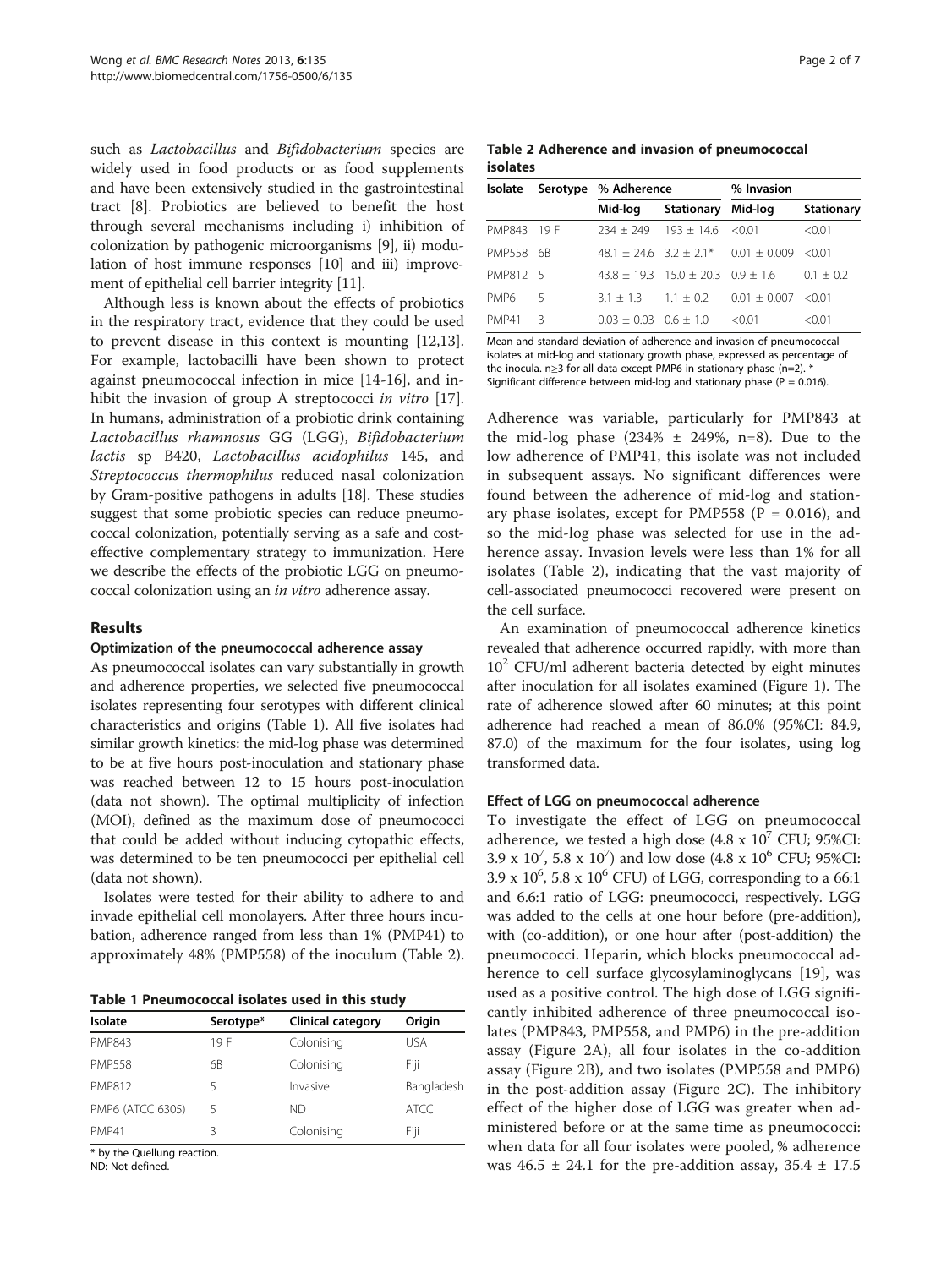

<span id="page-2-0"></span>

**0 30 60 90 120 150 180 Time (mins)** Figure 1 Time-course of pneumococcal adherence to epithelial cells. Cells were inoculated with 7.2 x 10<sup>5</sup> CFU (95%CI 5.8 x 10<sup>5</sup>, ,  $8.7 \times 10^5$  CFU) and the number of adherent pneumococci measured over three hours. Mean  $\pm$  SD for four pneumococcal isolates are depicted (n=2).

for co-addition, and  $77.0 \pm 15.2$  for post-addition (P<0.0001). The low dose of LGG only significantly inhibited adherence of PMP843 in the pre-addition assay (Figure 2A) and PMP558 in the post-addition assay (Figure 2C).

## Mechanistic studies

 **CFU / ml**

 $3FU/ml$ 

To examine the mechanism(s) by which LGG inhibits pneumococcal adherence, we tested whether LGG adheres to epithelial cells and may potentially compete for binding. Following a three hour incubation with a 3.8 x  $10^{7}$ (95%CI: 1.5 x  $10^{7}$ , 6.1 x  $10^{7}$ ) inoculum, 11.7 ± 1.4% of LGG adhered to the cells. The adherence of LGG was not affected by the presence of heparin (12.9  $\pm$  0.6%; P>0.05). Co-culturing pneumococci for three hours with high or low doses of LGG in the absence of epithelial cells had no effect on pneumococcal growth (data not shown). To determine if soluble compounds present in the assay media could affect pneumococcal adherence, assay media was collected from epithelial cells incubated with LGG alone or LGG with pneumococci for three hours and filtered to remove bacteria, cells and debris. These cell-free supernatants did not significantly inhibit pneumococcal adherence in subsequent assays (Table [3\)](#page-3-0).

To investigate if LGG could inhibit pneumococcal adherence by modulating the host cytokine response, we measured a panel of cytokines and chemokines (IL-1β, TNF- $\alpha$ , IL-6, and IL-8) in the cell-culture supernatants of the pre-addition adherence assay of PMP6 and PMP843. Only IL-6 and IL-8 were present in detectable levels, and neither was affected by the presence of LGG (Figure [3](#page-3-0)).

# **Discussion**

To assess whether the probiotic LGG could prevent colonization of S. pneumoniae in vitro, we tested its effect on the adherence of four pneumococcal isolates using an in vitro adherence assay. A fifth isolate, PMP41 (a serotype 3 strain), was excluded from the study due to low adherence. This was not unexpected given that serotype 3 is heavily encapsulated, which can result in low adherence [[20\]](#page-6-0). Results demonstrated that LGG inhibits pneumococcal adherence in vitro. Inhibition was most effective when LGG was added at a dose approximately 60-fold higher than pneumococci before pneumococcal adherence has been established.

Mechanistic studies demonstrated that LGG binds to epithelial cells, suggesting that LGG could prevent pneumococcal adherence either through steric hindrance or competition for binding sites. Heparin did not affect LGG adherence to epithelial cells, indicating that LGG does not compete for binding to glycosylaminoglycans.



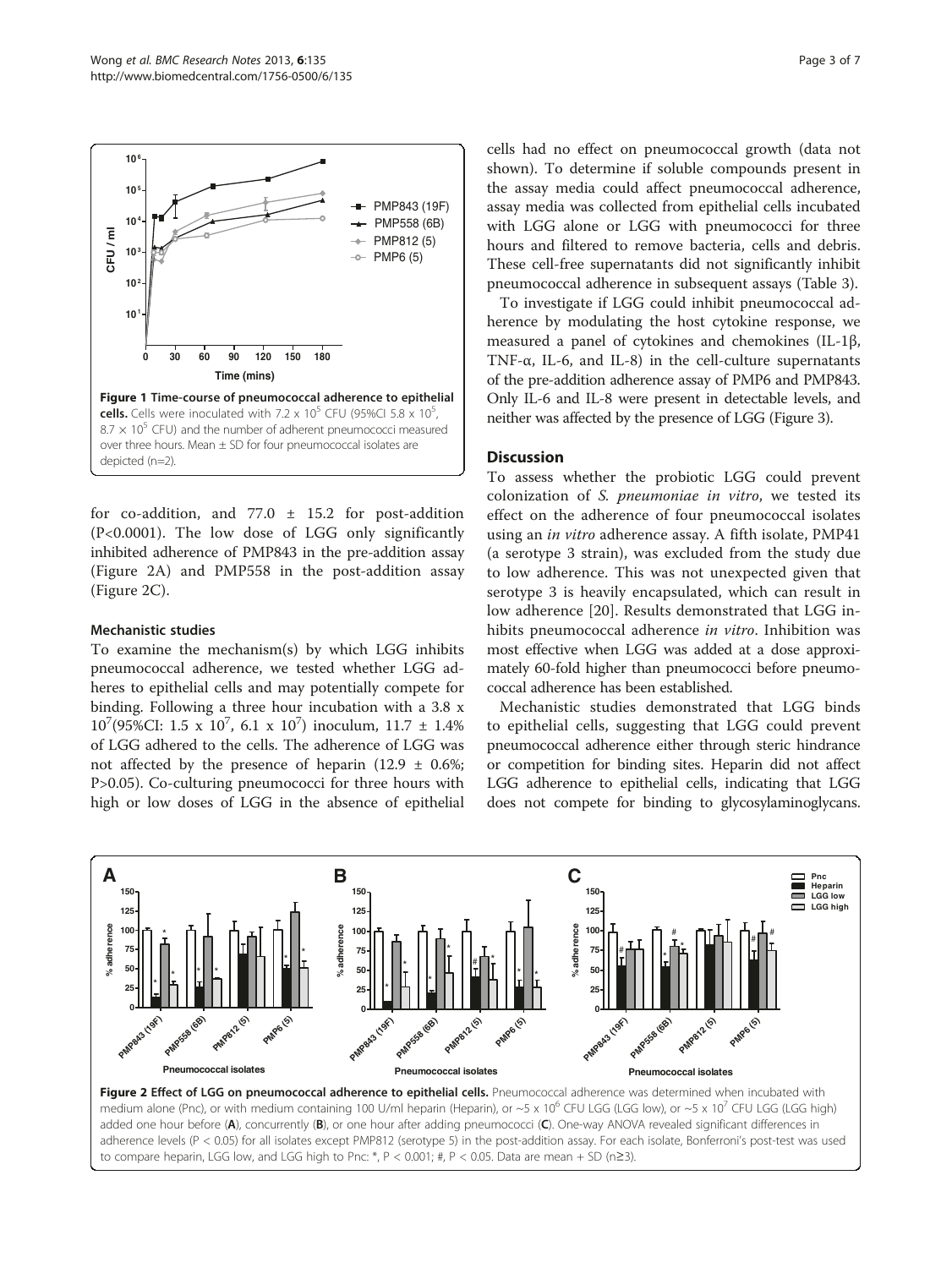<span id="page-3-0"></span>Table 3 Effect of culture supernatants on pneumococcal adherence

| Isolate          | Serotype | Supernatants*    |                 |  |
|------------------|----------|------------------|-----------------|--|
|                  |          | LGG              | $LGG + Proc$    |  |
| <b>PMP843</b>    | 19 F     | $103.4 + 10.3%$  | $85.8 + 1.6%$   |  |
| <b>PMP558</b>    | 6B       | $79.4 + 26.5%$   | $95.5 + 12.0\%$ |  |
| <b>PMP812</b>    | 5        | $127.6 + 40.7\%$ | $140.1 + 25.6%$ |  |
| PMP <sub>6</sub> | 5        | $69.0 + 43.0\%$  | $178.1 + 26.9%$ |  |

\* Culture supernatants were obtained from wells in the cell adhesion assay that contained epithelial cells incubated with LGG alone (LGG), or together with pneumococci isolate (LGG + Pnc). Supernatants were filtered and added to wells in a separate adherence assay to measure their effect on the adherence of the corresponding pneumococcal isolate. Data were normalized to control (pneumococcal adherence when no supernatants added). n=2, P>0.05.

However, LGG could compete for binding to other molecules such as fibronectin and collagen, as both S. pneumoniae and Lactobacillus species have been shown to bind to these molecules [[21-24\]](#page-6-0). Some probiotics are known to produce secreted compounds with antibacterial activity on other species [[25,26](#page-6-0)]. Co-culture experiments indicated that LGG does not have any direct effect on pneumococcal growth or viability, nor did secreted products present in culture media impact pneumococcal growth or adherence.

Several studies have reported increased secretion of inflammatory mediators IL-6 and IL-8 following exposure to pneumococci, both in vitro and in vivo [\[27-30](#page-6-0)]. LGG can modulate host cell production of IL-6 [[31,32](#page-6-0)] and IL-8 [\[33](#page-6-0),[34\]](#page-6-0) following exposure to pathogens or

microbial antigens, such as flagellin, both in vivo and in vitro. Therefore, we hypothesized that exposure to LGG would reduce IL-6 and IL-8 production by epithelial cells. However, S. pneumoniae did not increase IL-8 or IL-6 secretion by epithelial cells, and other inflammatory cytokines and chemokines were undetectable. These data suggest that the inhibition of S. *pneumoniae* adherence to epithelial cells in this study was not due to LGG modulation of IL-6 or IL-8 production by epithelial cells. The lack of effect on cytokine secretion could be due to the relatively short incubation time or lack of costimulation. Marriott et al. [[35\]](#page-6-0) recently demonstrated that co-culture of pneumococci-primed macrophages, or supernatants from these cultures, with A549 epithelial cells significantly elevated IL-8 secretion, but not when pneumococcal bacteria were added to A549 cells alone, suggesting a critical role for epithelial-macrophage interactions in this response. Although not statistically significant, the reduction in IL-8 levels in the heparin-treated samples observed in our experiments (Figure 3C and 3D) is likely due to binding of IL-8 by heparin [[36,37](#page-6-0)].

Clinical studies investigating the impact of LGG administration on the incidence of otitis media and respiratory tract infections have reported variable outcomes. Rautava et al. found that infants who were given formula supplemented with LGG and Bifidobacterium lactis had a lower relative risk of otitis media and recurrent respiratory infections compared to infants given placebo [\[38](#page-6-0)]. Administration of an LGG-containing probiotic mixture to women during the last month of pregnancy

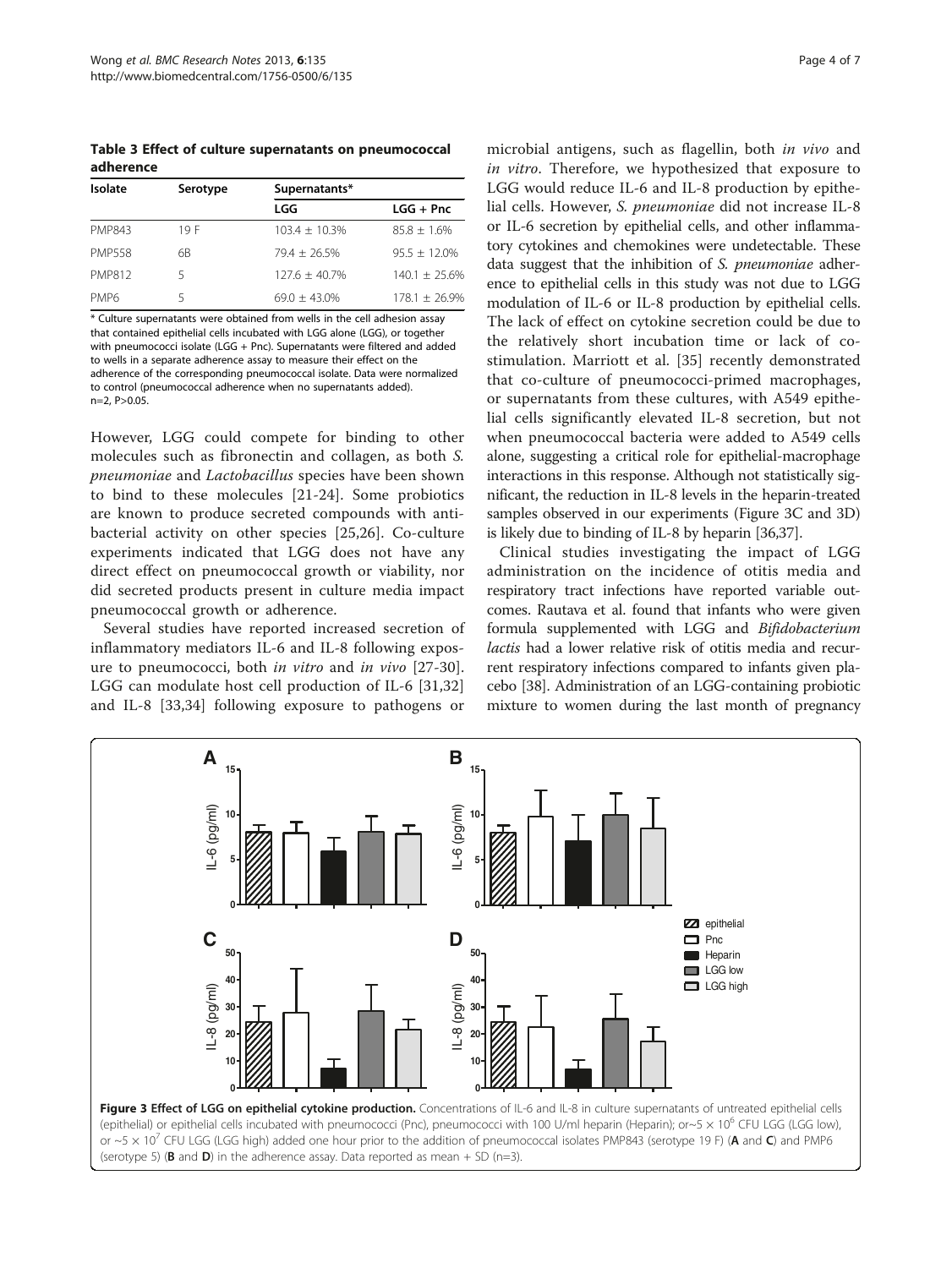and to infants (who were given the probiotic mixture in combination with galactooligosaccharides) for six months after birth was associated with a reduction in infant respiratory infections, although no difference in otitis media was observed [\[39\]](#page-6-0). Hosjak et al. found that LGG reduced the risk of respiratory and gastrointestinal infections in hospitalized children [\[40](#page-6-0)], whereas in children attending day care, LGG treatment reduced the relative risk of upper respiratory tract infections but did not affect lower respiratory tract or gastrointestinal tract infections [[41](#page-6-0)]. Few clinical data on the effects of probiotic treatment on nasopharyngeal carriage of respiratory pathogens are available. Oral administration of an LGG-containing probiotic mixture reduced nasal colonization of Gram-positive pathogens in adults [\[18](#page-6-0)] but did not affect nasopharyngeal carriage of S. pneumoniae in otitis-prone children [\[42](#page-6-0)]. Furthermore, nasal delivery of Lactobacillus rhamnosus (strain LB2) did not affect the nasopharyngeal carriage of S. pneumoniae in children with secretory otitis media [[43\]](#page-6-0). LGG may provide a more systemic benefit, as lactobacilli have been shown to possess immunomodulatory and vaccine adjuvant properties [\[44](#page-6-0),[45\]](#page-6-0). However, a probiotic known to colonize the respiratory tract, such as Streptococcus salivarius [[46\]](#page-6-0), may be more likely to prevent colonization of respiratory pathogens.

# Conclusions

The principal finding from our study is that the probiotic LGG can reduce adherence of pneumococci to epithelial cells in an in vitro model. As LGG was effective in inhibiting adherence in the pre- and co- addition assays but less so in the post-addition assay, our data suggest that it would be more effective as a preventative strategy. Our findings support the notion that probiotics can be used as an additional strategy to prevent pneumococcal colonization and hence disease in early life. However, more research is needed to increase understanding of the mechanisms of probiotic action and identify what strategies (type of probiotic, mode, dose, and timing of administration) may be most effective in clinical settings.

# Methods

# Bacterial strains, cells and culture conditions

The pneumococcal isolates used in this study are described in Table [1](#page-1-0). Bacterial isolates were obtained from our own culture collection or provided with permission from investigators from previous ethically-approved research. As no new sample collection or animal experiments were performed as part of this study, no additional ethics approval was required. Lactobacillus rhamnosus strain GG (LGG) was obtained from Dicoflor capsules (Dicofarm, Italy). Pneumococci and LGG were cultured on horse blood agar (HBA; Oxoid, Australia) and de Man, Rogosa and Sharpe (MRS) agar (Oxoid,

England) supplemented with 0.5% L-cysteine, respectively. For the adherence assay, pneumococci and LGG were cultured in Todd-Hewitt broth (Oxoid, England) supplemented with 0.5% yeast extract (Oxoid, England) or MRS broth (Oxoid, England), respectively. The human epithelial cell line CCL-23 was utilized (American Type Culture Collection, USA). Cells were maintained in modified Eagle's medium (MEM) (Thermo Scientific, USA) supplemented with 10% fetal bovine serum (Thermo Scientific, Australia), 2 mM L-glutamine and 20 mM 4-(2- Hydroxyethyl)piperazine-1-ethanesulfonic acid. The concentration of fetal bovine serum was reduced to 5% for the adherence assays. Bacteria and epithelial cells were grown at 37 $\degree$ C and in 5%  $CO_2$  for maintenance and all assays.

### Adherence assay

Epithelial cells were seeded overnight at  $1.5 \times 10^5$  cells /ml in a 24-well tray (Nunc, Denmark). The cells were then washed with prewarmed PBS and 500 μl MEM added. S. pneumoniae isolates were grown to mid-log phase, centrifuged at 1820 x g, and resuspended in 0.85% NaCl to a concentration of approximately 1 x  $10^8$  CFU/ml. A 10 μl inoculum containing 7.2 x  $10^5$  CFU (95%CI 5.8 x  $10^5$ , 8.7 x  $10^5$  CFU) was added to the epithelial cells. PBS was used as a negative control and 100 U/ml heparin (Pfizer, Australia) was used as a positive control for blocking pneumococcal adherence. All assay conditions were performed in duplicate wells. The tray was centrifuged at 114 x  $g$  for five minutes and then incubated for three hours at 37°C, after which the medium was removed and the cells were gently washed three times with pre-warmed PBS to remove non cell-associated bacteria. Cells were lysed with 0.1% digitonin (Sigma-Aldrich, Australia) and viable counts of pneumococci were obtained by serial dilution and duplicate plating on HBA. Pneumococcal adherence was calculated as the percent of the original inoculum recovered at the end of the assay. LGG adherence was determined in a similar manner except that the samples were plated on MRS agar. To measure pneumococcal invasion, after the three hour incubation period, the culture medium was removed and the cells washed and incubated for another two hours with media containing 5 μg/ml penicillin and 100 μg/ml gentamicin to kill extracellular bacteria. The antibioticcontaining medium was then removed, after which the epithelial cells were lysed with digitonin and the number of CFU/ml determined. To determine the effect of LGG on pneumococcal adherence, LGG was added at 4.8 x  $10^7$  CFU (95%CI: 3.9 x  $10^7$ , 5.8 x  $10^7$ ) or 4.8 x 10<sup>6</sup> CFU (95%CI: 3.9 x 10<sup>6</sup>, 5.8 x 10<sup>6</sup> CFU) one hour before (pre-addition), at the same time as (co-addition) or one hour after (post-addition) pneumococci were added. Adherence is reported as percentage of adhering bacteria normalized to the 'pneumococcal-only' control (no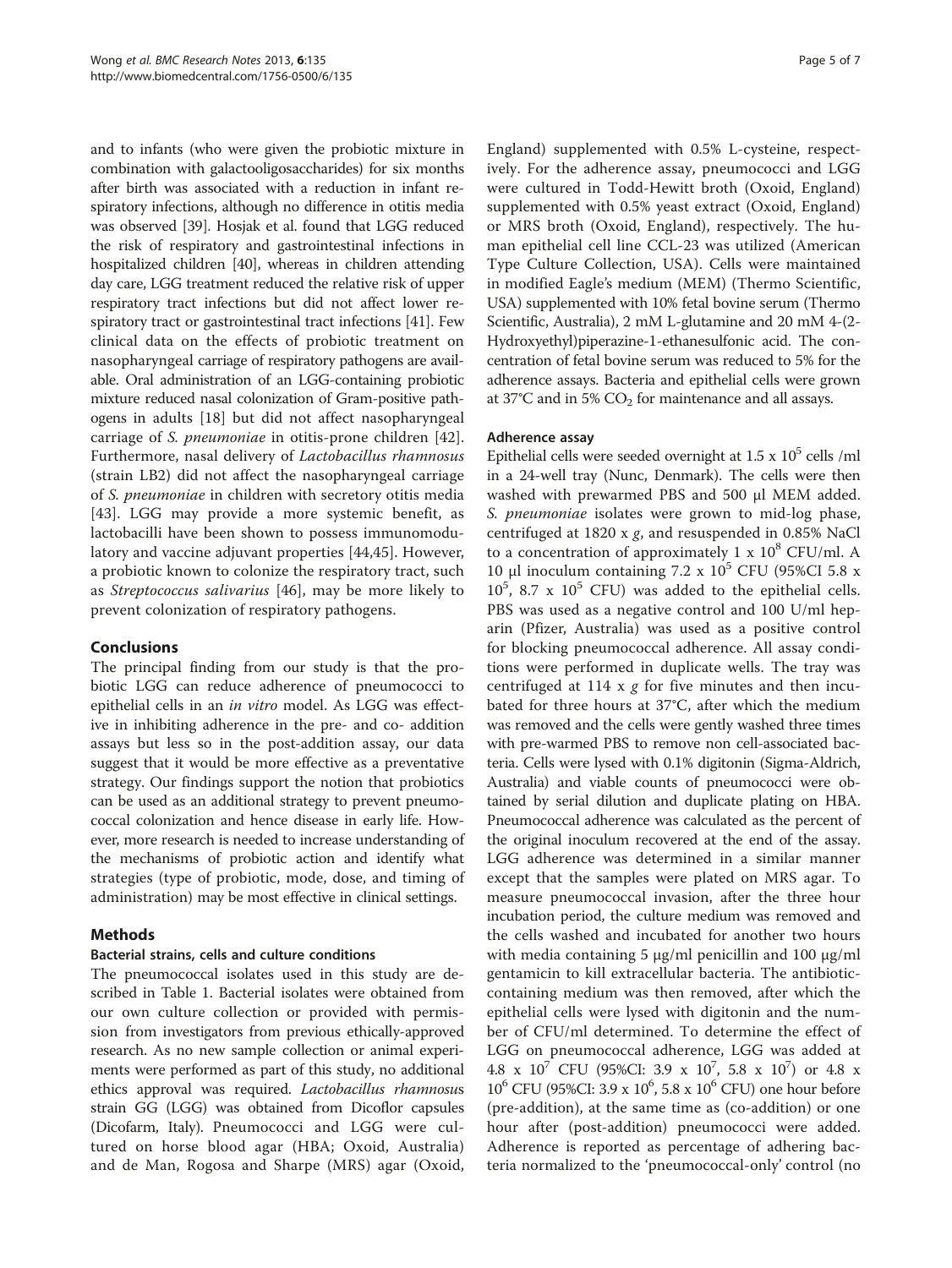<span id="page-5-0"></span>heparin or LGG). Cell-free culture supernatants were prepared by collecting assay media after the 3 h incubation step, removing debris by centrifugation at 1820 x  $g$ for 3 min before passing resultant supernatants through a 0.22 μm pore size syringe filter (Millipore).

# Detection of cytokines and chemokines by multiplex bead array

Concentrations of IL-1β, TNF-α, IL-6, and IL-8 were determined in epithelial cell culture supernatants following a three hour pneumococcal adherence assay using a multiplex method. Beadmates consisting of Beadlyte anticytokine beads and matched anti-cytokine biotinylated reporters were used according to the manufacturer's protocol (Millipore, USA). In brief, 25 μl of bead preparation were incubated with 50 μl of standards, controls and samples in a 96 well plate overnight with shaking at 4°C. All culture supernatant samples were assayed undiluted in duplicate. The plate was washed twice and incubated for one hour at room temperature with 50 μl/well of detection antibodies, prior to a 30 minute incubation with 50 μl/well of streptavidin-phycoerythrin reagent. The plate was then washed twice and beads re-suspended in 100 μl/well sheath fluid before reading on a Luminex 200 Bio-analyzer (Luminex Corporation, USA). The lower limit of detection for all cytokines/chemokines was 0.13 pg/ml. Data analysis was performed using the LuminexIS 2.3 software (Luminex Corporation, USA).

#### Statistical analyses

Data were analysed using GraphPad Prism version 5.04 for Windows (GraphPad Software, USA). All data are presented as mean ± standard deviation (SD) unless otherwise specified. One-way analysis of variance (ANOVA) with Bonferroni's post hoc test was used to analyze differences between groups for all data except comparisons of mid-log versus stationary growth in adherence and invasion levels, in which case the Mann–Whitney test was used. All experiments were performed on at least three separate occasions, except where otherwise indicated. P < 0.05 was considered significant for all analyses.

#### Competing interests

MT is chairman of the Asia Pacific Immunoglobulins in Immunology Expert Group (APIIEG), which is supported by CSL Ltd and is a member of the Nestle Nutrition Institute Medical Advisory Board, Australia/New Zealand. All other authors declare they have no conflicts of interest.

#### Authors' contributions

SSW, ZQT and EMD performed the experiments and drafted the manuscript. EKM, MLKT and RMRB provided advice on the experimental design and critically revised the manuscript. CS and PVL conceived and designed the study and helped draft the manuscript. All authors have read and approved the final manuscript.

#### Acknowledgements

This work was supported by funding from the Murdoch Childrens Research Institute and the Victorian Government's Operational Infrastructure Support

Program. For the provision of isolates we thank Fiona Russell and the Fiji pneumococcal project team; Samir Saha and the staff of the Child Health Research Foundation, Dhaka Shishu Hospital, and the families who participated in the Pneumococcal carriage project; and Kate O'Brien, Johns Hopkins Bloomberg School of Public Health.

#### Author details

1 Pneumococcal Research, Murdoch Childrens Research Institute, Royal Children's Hospital, Parkville, VIC, Australia. <sup>2</sup>Allergy and Immune Disorders, Murdoch Childrens Research Institute, Royal Children's Hospital, Parkville, VIC, Australia. <sup>3</sup>Infectious Diseases and Microbiology, Murdoch Childrens Research Institute, Royal Children's Hospital, Parkville, VIC, Australia. <sup>4</sup>London School of Hygiene and Tropical Medicine, London, UK. <sup>5</sup>Menzies School of Health Research, Charles Darwin University, Darwin, NT, Australia. <sup>6</sup>Allergy and Immunology, Royal Children's Hospital, Parkville, VIC, Australia. <sup>7</sup>Department of Paediatrics, The University of Melbourne, Parkville, VIC, Australia. 8 Department of Microbiology and Immunology, The University of Melbourne, Parkville, VIC, Australia. <sup>9</sup> Present address: St. Jude Children's Research Hospital, Memphis, TN, USA.

#### Received: 26 November 2012 Accepted: 1 April 2013 Published: 5 April 2013

#### References

- O'Brien KL, Wolfson LJ, Watt JP, Henkle E, Deloria-Knoll M, McCall N, Lee E, Mulholland K, Levine OS, Cherian T: Burden of disease caused by Streptococcus pneumoniae in children younger than 5 years: global estimates. Lancet 2009, 374(9693):893–902.
- 2. Gray BM, Converse GM 3rd, Dillon HC Jr: Epidemiologic studies of Streptococcus pneumoniae in infants: acquisition, carriage, and infection during the first 24 months of life. J Infect Dis 1980, 142(6):923-933.
- 3. Kwambana BA, Barer MR, Bottomley C, Adegbola RA, Antonio M: Early acquisition and high nasopharyngeal co-colonisation by Streptococcus pneumoniae and three respiratory pathogens amongst Gambian new-borns and infants. BMC Infect Dis 2011, 11:175.
- 4. Johnson HL, Deloria-Knoll M, Levine OS, Stoszek SK, Freimanis Hance L, Reithinger R, Muenz LR, O'Brien KL: Systematic evaluation of serotypes causing invasive pneumococcal disease among children under five: the pneumococcal global serotype project. PLoS Med 2010, 7(10):e1000348.
- 5. Mulholland K, Satzke C: Serotype replacement after pneumococcal vaccination. Lancet 2012, 379(9824):1387.
- 6. FAO/WHO 2001: Joint FAO/WHO Expert Consultation on Evaluation of Health and Nutritional Properties of Probiotics in Food Including Powder Milk with Live Lactic Acid Bacteria. Cordoba, Argentina 2001. 1 to 4 October.
- 7. Macfarlane GT, Cummings JH: Probiotics, infection and immunity. Curr Opin Infect Dis 2002, 15(5):501–506.
- 8. Sullivan A, Nord CE: Probiotics and gastrointestinal diseases. J Intern Med 2005, 257(1):78–92.
- 9. Collado MC, Meriluoto J, Salminen S: Role of commercial probiotic strains against human pathogen adhesion to intestinal mucus. Lett Appl Microbiol 2007, 45(4):454–460.
- 10. Jeon SG, Kayama H, Ueda Y, Takahashi T, Asahara T, Tsuji H, Tsuji NM, Kiyono H, Ma JS, Kusu T, et al: Probiotic Bifidobacterium breve induces IL-10 -producing Tr1 cells in the colon. PLoS Pathog 2012, 8(5):e1002714.
- 11. Anderson RC, Cookson AL, McNabb WC, Kelly WJ, Roy NC: Lactobacillus plantarum DSM 2648 is a potential probiotic that enhances intestinal barrier function. FEMS Microbiol Lett 2010, 309(2):184–192.
- 12. Licciardi PV, Toh ZQ, Dunne E, Wong SS, Mulholland EK, Tang M, Robins-Browne RM, Satzke C: Protecting against pneumococcal disease: critical interactions between probiotics and the airway microbiome. PLoS Pathog 2012, 8(6):e1002652.
- 13. Popova M, Molimard P, Courau S, Crociani J, Dufour C, Le Vacon F, Carton T: Beneficial effects of probiotics in upper respiratory tract infections and their mechanical actions to antagonize pathogens. J Appl Microbiol 2012, 113(6):1305–1318.
- 14. Tanaka A, Seki M, Yamahira S, Noguchi H, Kosai K, Toba M, Morinaga Y, Miyazaki T, Izumikawa K, Kakeya H, et al: Lactobacillus pentosus strain b240 suppresses pneumonia induced by Streptococcus pneumoniae in mice. Lett Appl Microbiol 2011, 53(1):35–43.
- 15. Racedo S, Villena J, Medina M, Aguero G, Rodriguez V, Alvarez S: Lactobacillus casei administration reduces lung injuries in a